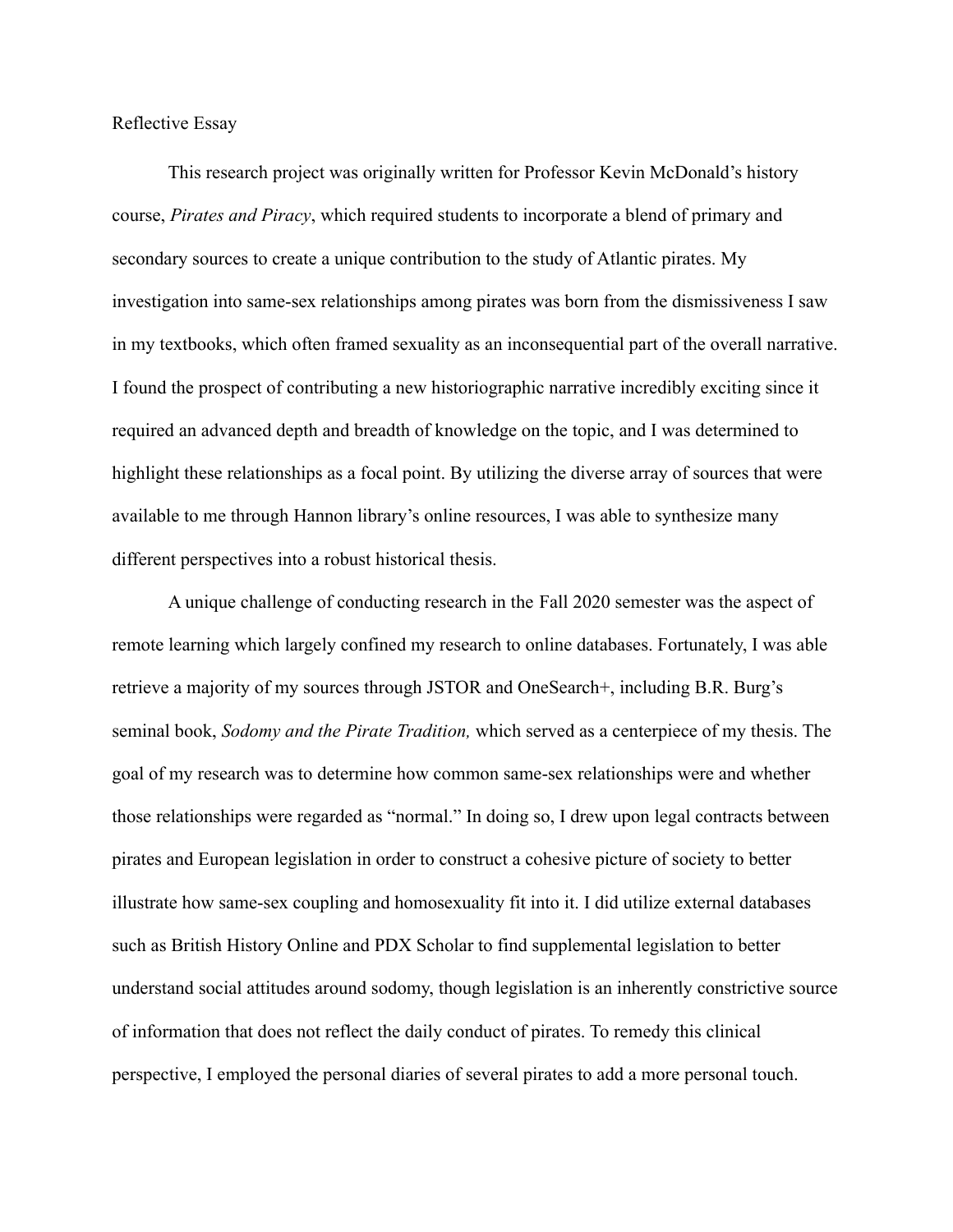Considering the word "homosexual" did not exist at the time of these documents' creation, Professor McDonald suggested I use the historical terms of "buggery" and "sodomy" to best capture the subject of my paper. Additionally, 'pirates' was often spelled as 'pyrates' which led me to lean on JSTOR's multiple character search function heavily to maximize my pool of sources. The use of these search terms sharpened my research skills by using precise, targeted language based on time-appropriate vocabulary. Using the Colonial America database offered through the library, I became fluent in reading primary documents where "s" and "f" were interchangeable characters, a common feature of Old English script.

My favorite, yet most frustrating, part of this research was the lack of evidence that pointed to any firm reality of sexuality among pirates as I pored over volumes of Olauduh Equiano's diary and the firsthand experiences of buccaneer Alexandre Exquemelin, hoping to stumble across a confession of love between men. However, like many of the secondary sources did, I was forced to speculate due to the fact that pirates seldom wrote things down. Many of my secondary sources outright rejected the notion of widespread homosexuality among pirates based on legal opinions, but I was committed to drawing from sources outside of the realm of legislation. Therefore, I took a retroactive approach to investigating sexuality in the 17th and 18th centuries by analyzing literature about pirates written in the 19th century, using Edouard Corbiere's 1832 novel to highlight sexually charged themes. While it was not a perfect comparison, it nonetheless illuminated the possibility of homosexual relationships between Caribbean buccaneers which was compelling enough for the purpose of my research.

This particular body of research has fine-tuned my approach to research by training me to search for nuance within my documents rather than relying on explicit explanations. Moreover, I learned how to deftly navigate the research engines available through the library in order to find